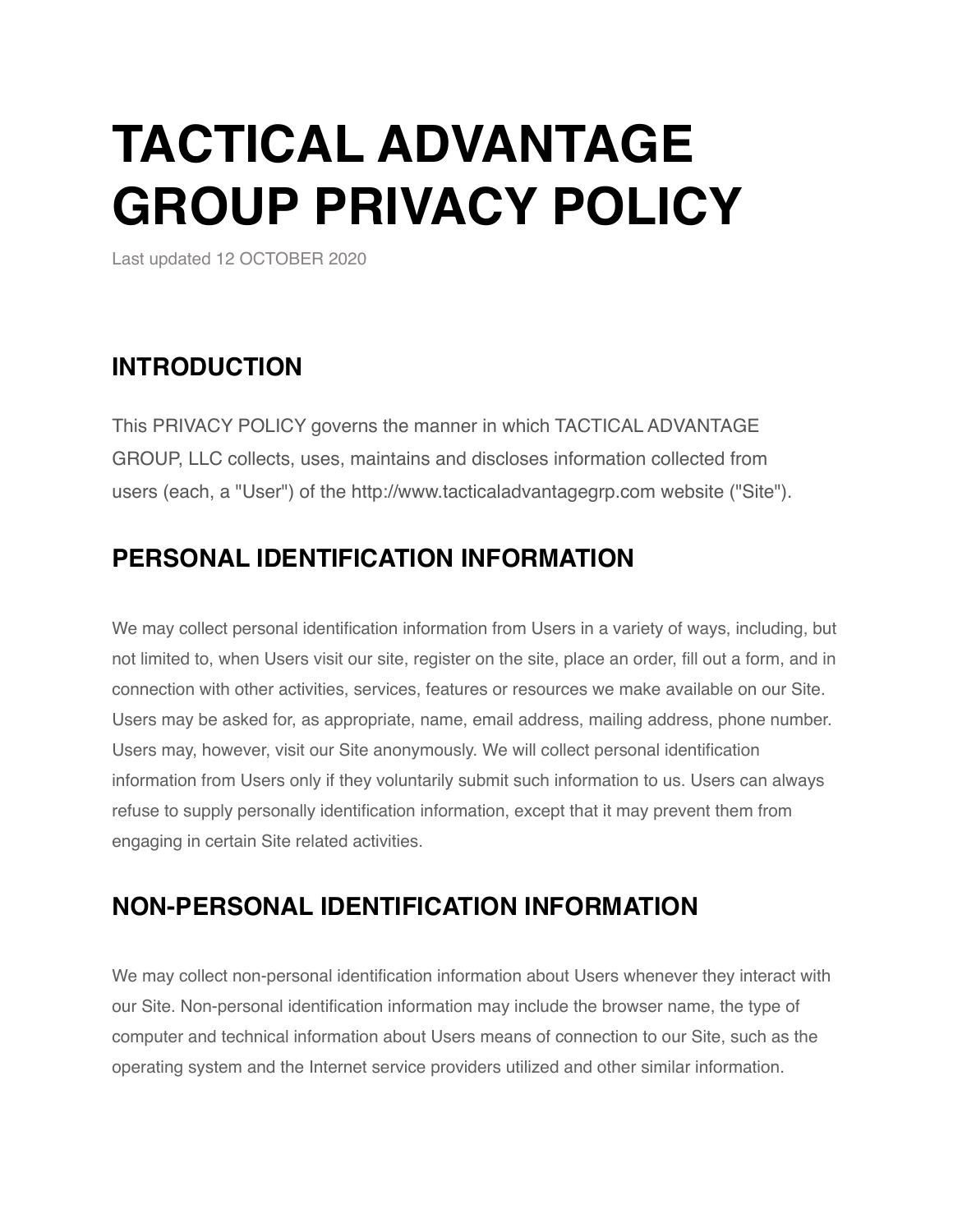## **WEB BROWSER COOKIES/USE OF COOKIES**

A "cookie" is a string of information which assigns you a unique identifier that we store on your computer. Your browser then provides that unique identifier to use each time you submit a query to the Site. We use cookies on the Site to, among other things, keep track of services you have used, record registration information, record your user preferences, keep you logged into the Site, facilitate purchase procedures, and track the pages you visit. Cookies help us understand how the Site is being used and improve your user experience.

# **HOW WE USE COLLECTED INFORMATION**

TACTICAL ADVANTAGE GROUP, LLC may collect and use Users personal information for the following purposes:

#### To Run and Operate Our Site

We may need your information to display content on the Site correctly.

#### To Improve Customer Service

 Information you provide helps us respond to your customer service requests and support needs more efficiently.

#### To Personalize User Experience

 We may use information in the aggregate to understand how our Users as a group use the services and resources provided on our Site.

#### To Run a Promotion, Contest, Survey or Other Site Feature

To Send Users Information They Agreed to Receive About Topics We Think Will Be of Interest to Them

#### To Send Periodic Emails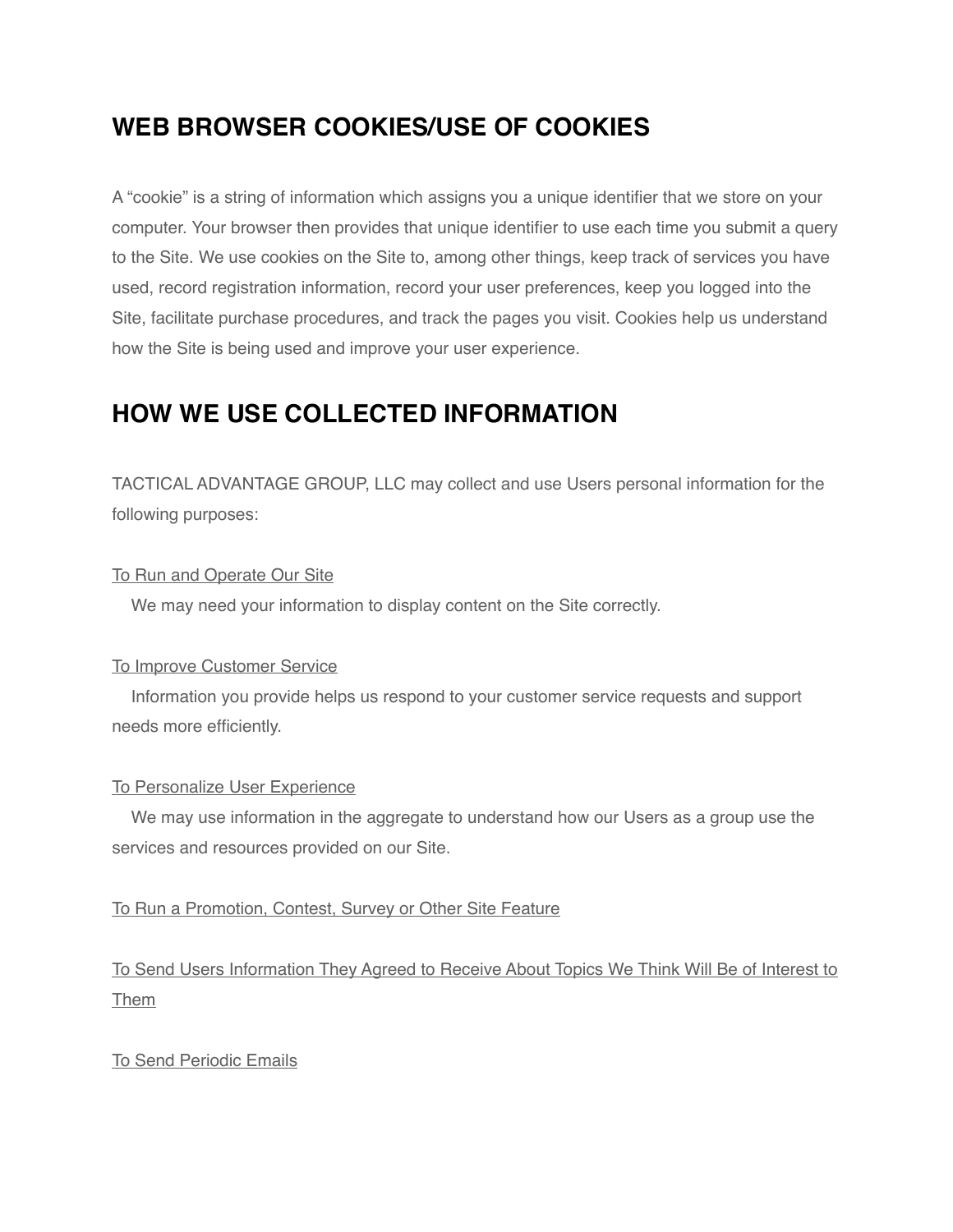We may use the email address to send User information and updates pertaining to their order. It may also be used to respond to their inquiries, questions, and/or other requests.

### **HOW WE PROTECT YOUR INFORMATION**

We adopt appropriate data collection, storage and processing practices and security measures to protect against unauthorized access, alteration, disclosure or destruction of your personal information, username, password, transaction information and data stored on our Site.

## **SHARING YOUR PERSONAL INFORMATION**

We do not sell, trade, or rent Users personal identification information to others. We may share generic aggregated demographic information not linked to any personal identification information regarding visitors and users with our business partners, trusted affiliates and advertisers for the purposes outlined above. We may use third party service providers to help us operate our business and the Site or administer activities on our behalf, such as sending out newsletters or surveys. We may share your information with these third parties for those limited purposes provided that you have given us your permission.

## **ELECTRONIC NEWSLETTERS**

If User decides to opt-in to our mailing list, they will receive emails that may include company news, updates, related product or service information, etc. We may use third party service providers to help us operate our business and the Site or administer activities on our behalf, such as sending out newsletters or surveys. We may share your information with these third parties for those limited purposes provided that you have given us your permission.

## **THIRD-PARTY WEBSITES**

Users may find advertising or other content on our Site that link to the sites and services of our partners, suppliers, advertisers, sponsors, licensors and other third parties. We do not control